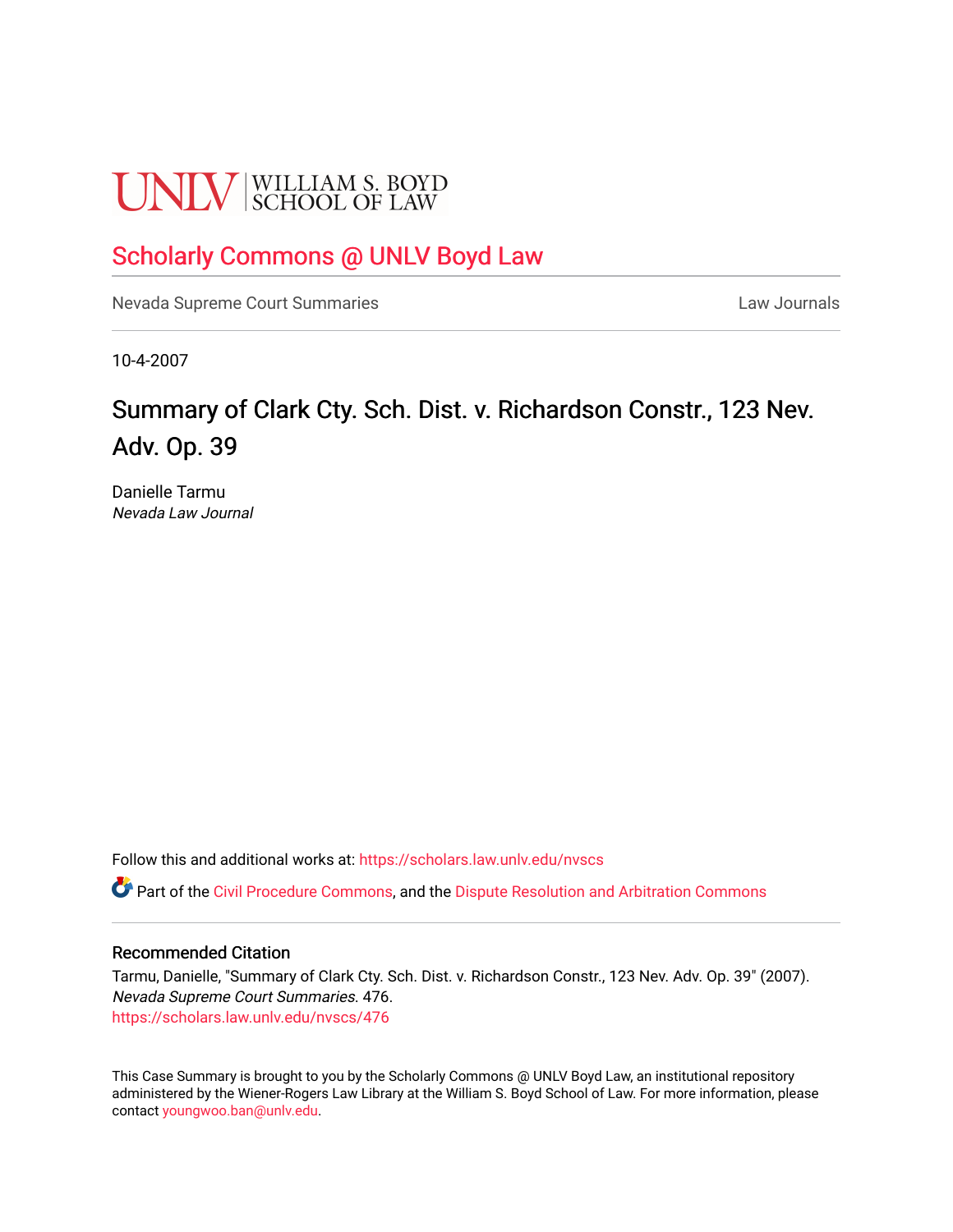# *Clark Cty. Sch. Dist. v. Richardson Constr.,* **123 Nev. Adv. Op. 39**   $(Oct. 4, 2007)^1$  $(Oct. 4, 2007)^1$

# **CIVIL PROCEDURE – STATUTORY DAMAGES AND SANCTIONS**

## **Summary**

Appeal from judgment awarding \$225,000 to Richardson Construction and order imposing sanctions upon Clark County School District (hereinafter "CCSD").

## **Disposition/Outcome**

 Remanded. The Nevada Supreme Court held that (1) NRS 41.035 limited Richardson's claim of tortuous interference to the \$50,000 statutory cap on tort damages against Nevada and its political subdivisions, and (2) while the district court was proper in imposing sanctions upon CCSD, it subsequently applied the sanctions in an overly broad manner, which was error.

### **Factual and Procedural History**

CCSD hired Richardson Construction to construct improvements to the school district's food service facilities. When construction was complete, a subcontractor filed a complaint against Richardson for unpaid amounts due for its work. Subsequently, Richardson brought a third-party complaint against CCSD for various claims, including indemnity, contribution, and wrongful interference with a prospective business advantage. The third-party complaint is the subject of this suit.

During discovery, Richardson was late in producing its expert's report on delay damages allegedly caused by CCSD. CCSD filed a motion in limine to exclude the expert's report. CCSD argued it did not have sufficient time to prepare a defense against the claim of delayed damages.

At the hearing on CCSD's motion, Richardson argued that its expert's report was late because CCSD had not produced documents needed to complete the report, including a file from CCSD employee Dan McPartlin (hereinafter "McPartlin"). McPartlin provided an affidavit which stated that no other material existed regarding the subject matter of the lawsuit that had not already been provided. The district court relied on this affidavit and found that CCSD was not responsible for delaying Richardson's expert's report. Thus, the court granted CCSD's motion to exclude the expert's testimony on delay damages.

However, conflict arose during trial because McPartlin testified that he possessed a file which had not been given to the parties' attorneys. McPartlin stated that he did not think the file contained anything that had not already been produced during discovery. The court ordered McPartlin to produce the file, which contained nearly 1,700 documents. The court then held a

 $\overline{a}$ 

<span id="page-1-0"></span><sup>&</sup>lt;sup>1</sup> Summarized by Danielle Tarmu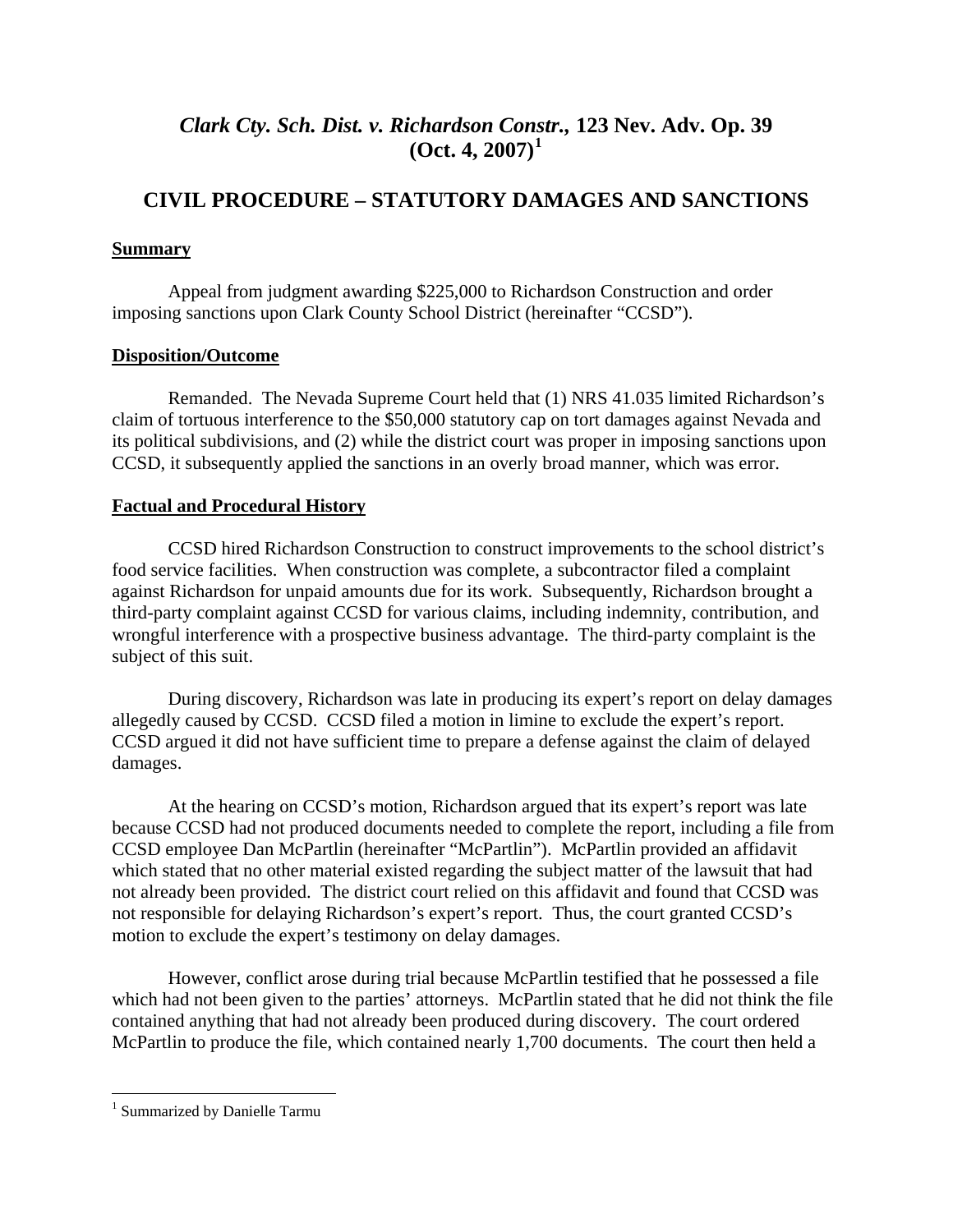hearing to determine whether and how to sanction CCSD for not producing the documents earlier.

After considering conflicting testimonies of Richard Prato, a CCSD attorney, and McPartlin at the sanctions hearing, the district court issued sanctions against CCSD. The court found that of the 1,700 documents McPartlin produced, 500 to 700 of them had not been previously produced by CCSD. Therefore, the court determined that in addition to CCSD producing documents late, McPartlin had issued a false affidavit. Among other sanctions not at issue in this case, the court struck all of CCSD's affirmative defenses, stating that "[CCSD] will not be able to raise any facts or issues relative to their affirmative defenses."<sup>[2](#page-2-0)</sup>

During the remainder of the trial, the district court prevented CCSD from presenting evidence on any of its affirmative defenses. The court did so without analyzing whether the evidence was offered in support of an affirmative defense or if it was offered to rebut Richardson's prima facie case. To prevent the jury from considering earlier admitted evidence related to CCSD's affirmative defenses, the court also approved three limiting jury instructions.

The jury returned a verdict in Richardson's favor, awarding it (among other damages) \$225,000 for CCSD's wrongful interference with a prospective business advantage and \$500,000 on its claims for contribution and indemnification. CCSD moved for a new trial, but soon thereafter requested that the district court summarily deny the motion, which the court did. CCSD then appealed from the judgment and from the order denying its new trial motion. Although the Nevada Supreme Court dismissed the appeal from the order denying a new trial, it permitted CCSD to proceed with its appeal from the district court's judgment entered upon the jury verdict.

#### **Discussion**

#### *1. Statutory Limitation on Tort Damages Under NRS 41.035*

CCSD asserted that the district court erred in upholding the jury's verdict of \$225,000 on Richardson's tortious inference claim because NRS 41.035 puts a statutory limitation of \$50,000 on tort damages awarded against political subdivisions. Richardson argued that CCSD waived any such limitation by failing to assert it as a defense.

The Court concluded that the statutory limitation could not be waived because under the doctrine of sovereign immunity, Nevada and all its political subdivisions received blanket immunity from tort liability.<sup>[3](#page-2-1)</sup> Despite this blanket immunity, the legislature has waived this  $\lim_{x \to a}$  on a limited basis,<sup>[4](#page-2-2)</sup> and included a limitation permitting a party to recover up to \$[5](#page-2-3)0,000 against such Nevada institutions.<sup>5</sup> The statutory cap functions *automatically* as a

1

<span id="page-2-0"></span><sup>2</sup> Clark Cty. Sch. Dist. v. Richardson Constr.*,* 123 Nev. Adv. Op. 39

<sup>(</sup>Oct. 4, 2007).

<sup>&</sup>lt;sup>3</sup> See County of Clark v. Upchurch, 114 Nev. 749, 756, 961 P.2d 754, 759 (1998).

<span id="page-2-2"></span><span id="page-2-1"></span> $4$  Nev. Rev. Stat. § 41.031(1).

<span id="page-2-3"></span> $5$  Nev. Rev. Stat. § 41.035(1).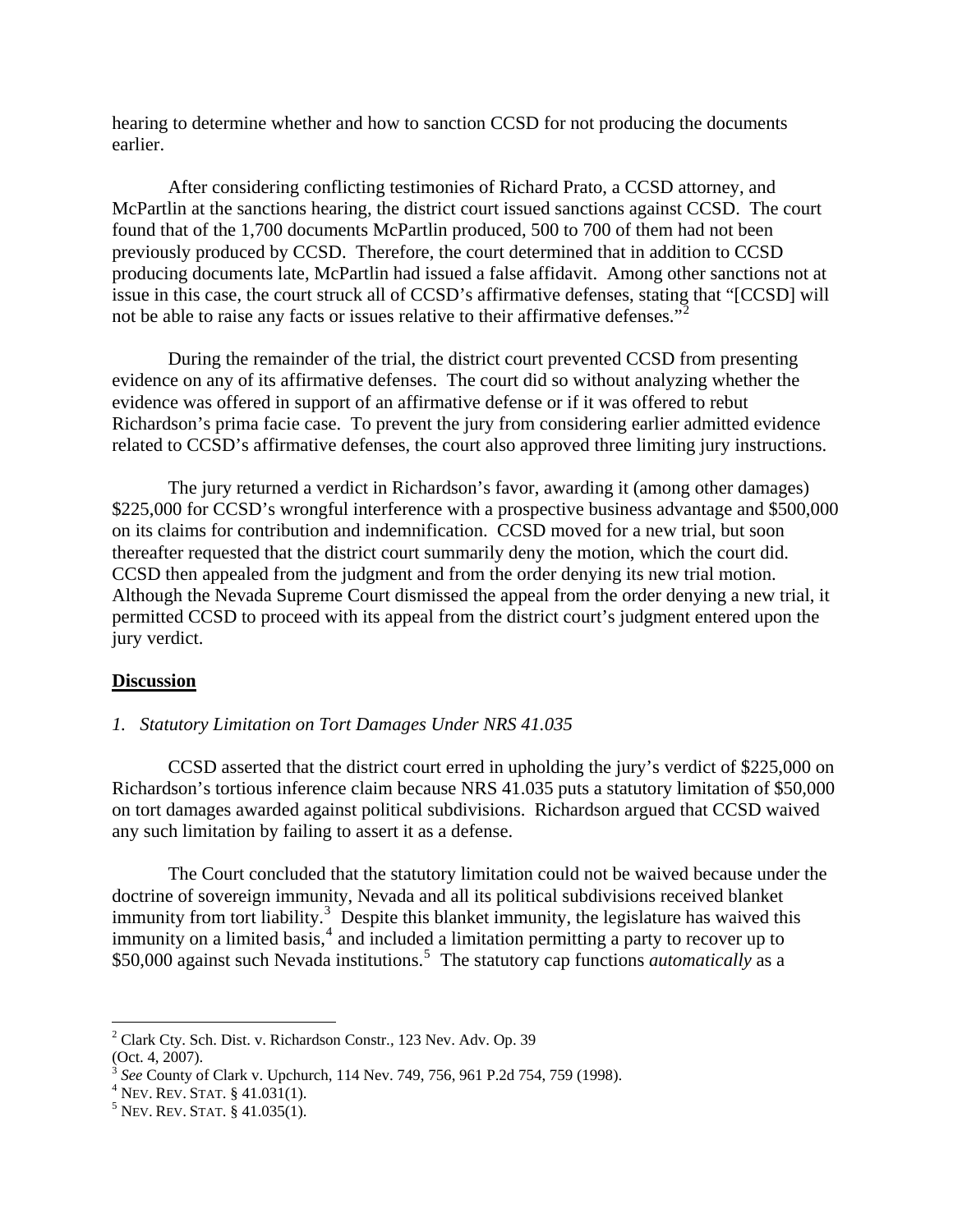damage limitation up to \$50,000 in tort recovery against Nevada and its political subdivisions. Thus, CCSD did not have a duty to assert the damage limitation as an affirmative defense.

Richardson further asserted that the \$225,000 award was proper because CCSD engaged in five separate instances of tortious interference. However, the \$50,000 cap applies on a per-person, per-claim basis.<sup>[6](#page-3-0)</sup> "Claim" means "cause of action"<sup>[7](#page-3-1)</sup> – not each instance of the wrong. Richardson's third-party complaint stated only one cause of action for tortious interference against CCSD. Therefore, the Court concluded that the jury's verdict of \$225,000 for tortious interference with a prospective business advantage must be capped according to NRS 41.035. The Court remanded the case to district court and ordered that if the jury found for Richardson on this claim, the court could not award more than \$50,000.

#### *2. District Court Error in Applying its Sanction Order*

CCSD argued that the district court erred in applying its sanction order because the court did not only preclude evidence related to CCSD's affirmative defenses, but also all evidence needed to defend against Richardson's prima facie case, effectively striking CCSD's entire answer. The Nevada Supreme Court concluded that while the district court's sanction of striking CCSD's affirmative defenses was appropriate, the court's application of its sanction order effectively defaulted CCSD because not all of CCSD's stated affirmative defenses were, in fact, affirmative defenses under NRCP 8(c). Therefore, the district court abused its discretion in applying the sanction order.

Under NRCP 37(b)(2), a district court has discretion to sanction a party for failure to comply with a discovery order. In this case there was substantial evidence to support the district court's decision to sanction CCSD by striking CCSD's affirmative defenses. McPartlin signed an affidavit stating that all pertinent files had been produced. The affidavit was false because there existed one file containing 500 to 700 documents that had not been previously produced, as required under the NRCP 16.1 production provisions. Therefore, the district court did not abuse its discretion in striking CCSD's affirmative defenses as a sanction.

However, in applying the sanction, the district court abused its discretion by striking more than CCSD's affirmative defenses because this sanction effectively struck CCSD's entire answer. Not all of CCSD's stated affirmative defenses were true NRCP 8(c) affirmative defenses. <sup>[8](#page-3-2)</sup> Some of the purported affirmative defenses were merely defenses to Richardson's prima facie case. Although NRCP 8(c) enumerates many affirmative defenses, to find which of CCSD's stated affirmative defenses were "true" affirmative defenses under NRCP 8(c) the Court had to determine which defenses fell under its "catchall" provision. Thus, the Court adopted the test used by federal courts – allegations must be pleaded as affirmative defenses if they raise

 $\overline{a}$ 

<span id="page-3-0"></span><sup>6</sup> *Upchurch*, 114 Nev. at 759, 961 P.2d at 761. 7 *See id.* at 757-59, 961 P.2d at 759-61. 8

<span id="page-3-1"></span>

<span id="page-3-2"></span><sup>&</sup>lt;sup>8</sup> NRCP 8(c) states which defenses a party must plead affirmatively. A party must affirmatively plead "accord and satisfaction, arbitration and award, assumption of risk, contributory negligence, discharge in bankruptcy, duress, estoppel, failure of consideration, fraud, illegality, injury by fellow servant, laches, license, payment, release, res judicata, statute of frauds, statute of limitations, and waiver." The rule also provides a "catchall" that "any other matter constituting an avoidance or affirmative defense" must be set forth affirmatively.